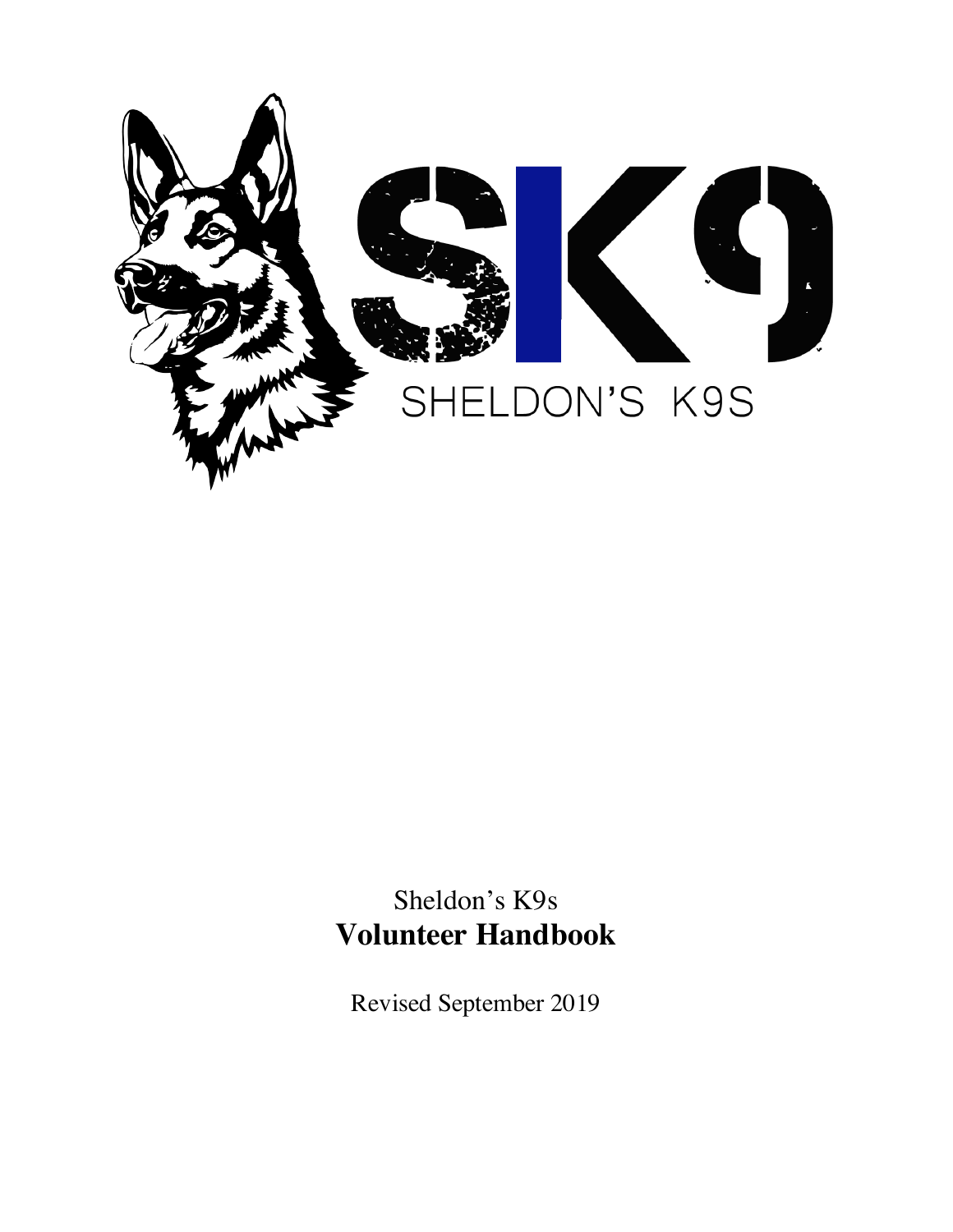## **Mission Statement**

Sheldon's K9s seeks to improve the lives of K9 dogs and their handlers. Our goal is to provide support to the Mooresville Police Department K9 unit through community involvement. We hope to further awareness, care, and advocacy efforts for police and K9s at local, state, and national levels. Our organization is named in honor of K9 Officer Jordan Sheldon who lost his life in the line of duty. The hope of Sheldon's K9s is to keep his memory alive by elevating some of Jordan's passions: law enforcement and the K9s who serve.

#### **Values**

Sheldon's K9s strives to be determined, creative, thoughtful, accountable, and to always act with honor. The same high standards apply to and are embodied by the Board of Directors, the surrounding community, business partners, and our Law Enforcement professionals.

#### **Governance**

Sheldon's K9s is governed by a Board of Directors composed of representatives from the community, Law Enforcement, and the family of Jordan Sheldon.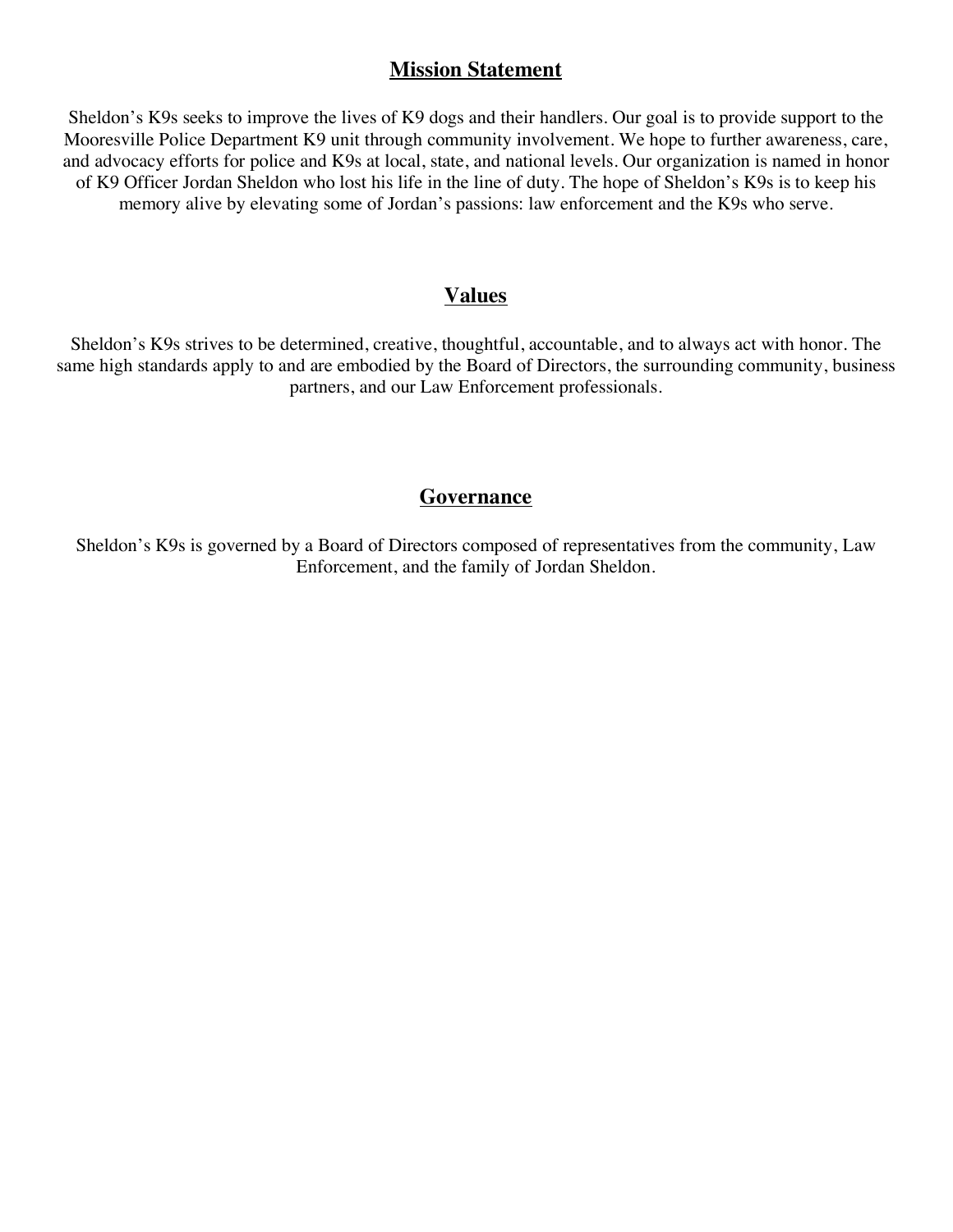# **Volunteer Eligibility**

## **Eligibility**

Persons with the following criminal history will be ineligible to volunteer with Sheldon's K9s at any time:

- any person that has a felony conviction
- any person that has a pending charge or conviction for child abuse, murder, arson, sex crimes, domestic violence or indecent exposure
- any person under the influence of drugs that are not prescribed or any person currently participating in a drug treatment program
- any person with an open CPS investigation

Sheldon's K9s *does not* knowingly accept volunteers who are completing court-ordered community service for any program.

Volunteers demonstrating inappropriate or unsafe behaviors will be asked to leave; depending on the level of severity, they may be asked to not return. This decision is at the discretion of the Board of Directors. Inappropriate behaviors include but are not limited to:

- offensive gestures, speech or language
- inappropriate interactions with guest families or other visitors
- volunteering under the influence of drugs or alcohol
- demonstrating violent or threatening behaviors

Not all volunteer opportunities are for everyone. Sheldon's K9s or the volunteer has the discretion at any time to make the decision to stop the volunteer service.

# **Volunteer Conduct Guidelines**

In order to show honor to the legacy of K9 Officer Jordan Sheldon, we expect that our volunteers follow this code of conduct to protect the integrity of the organization.

- Be a good ambassador. Be honest and sincere with everyone
- Be a good steward of time and resources
- Be friendly, polite, and knowledgeable ask a board member if you don't know the answer!
- Treat everyone with dignity, respect, and give them your full attention

The following is a non-exhaustive list of infractions that may result in termination from volunteer post:

- Theft or inappropriate removal of private property
- Impairment due to illegal drug or alcohol use
- Possession, distribution, sale, transfer or use of illegal drugs or alcohol
- Negligence or conduct that leads to the damage of property
- Sexual or unlawful/unwelcome harassment
- Possession of dangerous or unauthorized materials, such as explosives
- Unauthorized disclosure of confidential information